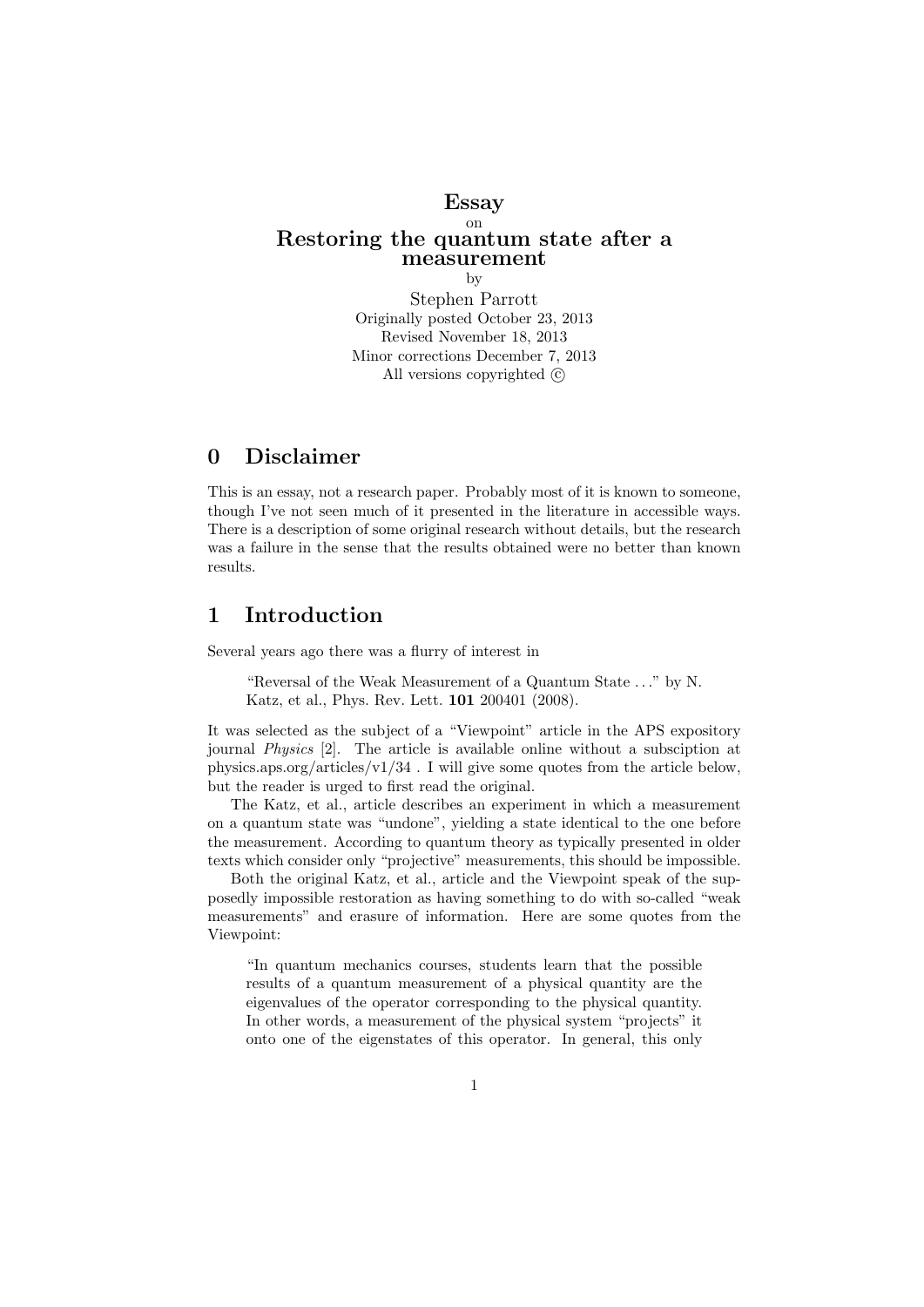can happen in one direction: mathematically, the projection cannot be inverted, so it is an irreversible process. However, there are more gentle measurement schemes that only acquire partial information and so escape the constraint of traveling down this one-way street. A recent experiment on superconducting phase qubits performed by Nadav Katz and colleagues at University of California, Santa Barbara, and the University of California, Riverside [1], demonstrates that the effect of such a measurement can be "undone" and the initial state can be recovered."

. . .

. . .

"It has long been understood that not every quantum measurement can be described by von Neumann's paradigm, which has come to be called the "collapse of the wave function" ... Recently, however, there has been much interest in a different kind of quantum measurement called "weak" measurement. The idea of weak (continuous) measurements was developed in quantum optics . . .. Although these measurements yield only limited information about the system, they allow a continuous observation that will perturb the system only weakly. The transition from the initial state of the system to the final state after the measurement due to the acquisition of information during the measurement does not correspond to a projection. As a result, the measurement can be inverted, and the initial state of the system can be recovered."

"This surprising state recovery is (yet) another example that research on quantum computing and on experimental realizations of quantum bits leads to a better understanding of the foundations and the interpretation of quantum mechanics."

When I initially read this in 2008, it raised many questions which continued unanswered until now. I think I have found some of the answers, and hope to share them with the readers of this essay.

The following points will be made:

• The result of the experiment of Katz, et al., is an immediate consequence of the theory of "measurement operators". It is not surprising, if one believes the theory. It confirms part of the theory.

This observation is not meant to deprecate the experiment, but merely to put it into context. I suspect that the context is a conceptual structure of "measurement operators" which has scarcely been experimentally tested, but I am not sufficiently familiar with the experimental literature to pose this as other than a suspicion. I would not be surprised to learn that the Katz, et al., experiment is the one of first (or even the very first) to test parts of the "measurement operator" theory.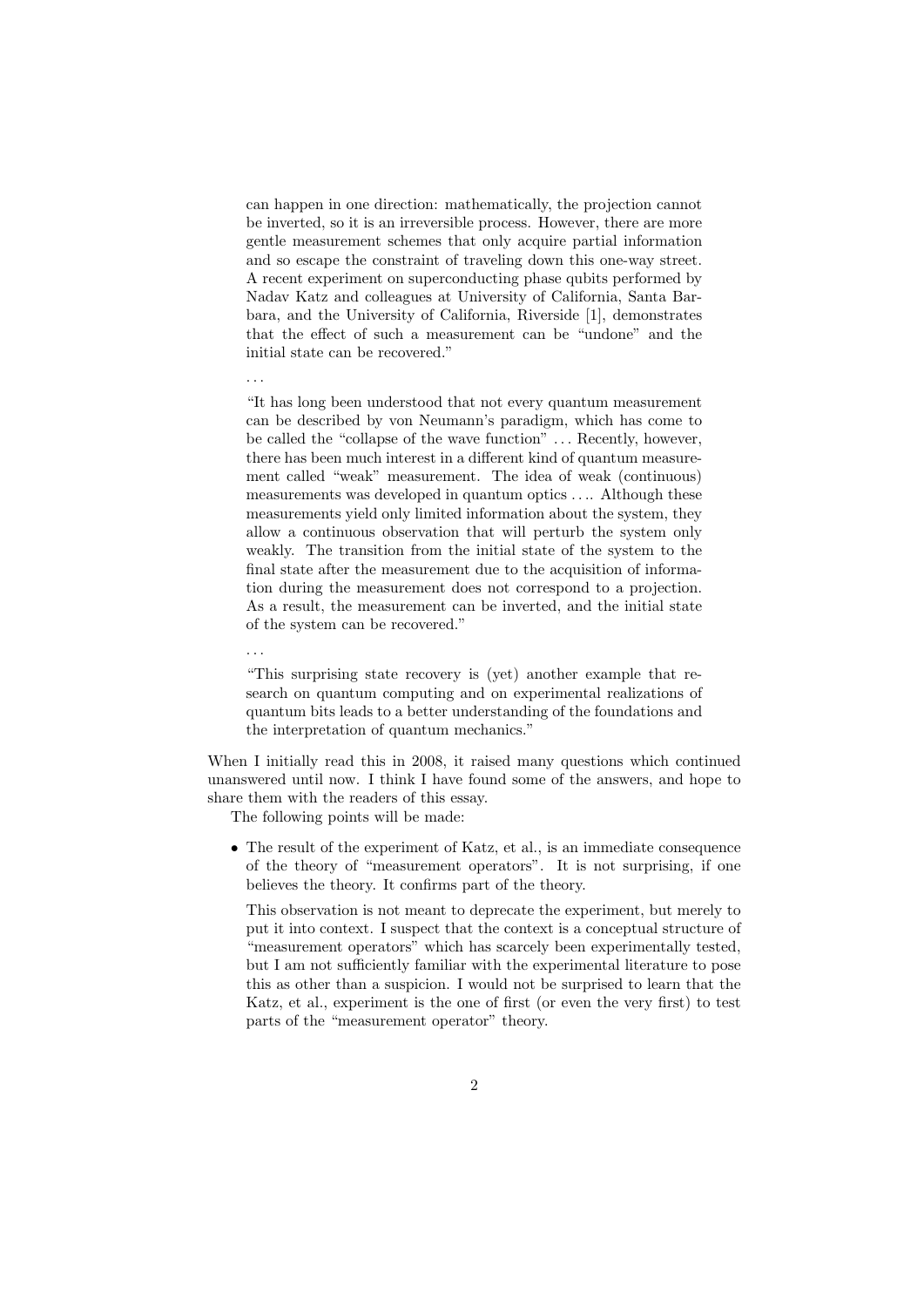• Both Katz, et al., and the Viewpoint article give me the impression that the restoration of the premeasurement quantum state from the postmeasurement is somehow conditional on the measurement being "weak". That seems to me to be misleading.

The most common definition of a "weak" measurement is one which negligibly changes all states. This is generally made precise by introducing a "weak measurement" parameter which quantifies the "weakness" of the measurement. Under this definition, I question some of the statements of [1] and [2] seeming to relate "weakness" of the measurement to the possibility or probability of recovery of the premeasurement state.<sup>1</sup>

- In general, "weakness" is a sufficient condition for "undoing" or "reversing" a measurement with some nonzero probability, but is not a necessary condition. Measurements which greatly change the premeasurement state can sometimes be undone with probability 1.
- For the special case of *positive* measurement operators, "weakness" is correlated with the probability of reversal—the weaker the measurement, the greater the probability of reversal.

The measurement operators of Katz, et al. [1] are sometimes positive, but not always. I have never seen the distinction between positive and general measurement operators made in a context in which "weakness" is claimed to be associated with reversibility.

• It is often suggested  $[1, 2, 4, 9]$  that successful reversal is somehow correlated with erasure of "information". This suggestion will be discussed in the context of a precise "trade-off" between reversibility and "information gain" for qubits (but not for higher dimensional systems) derived in [4]. The conclusion will be that the trade-off for qubits seems more a mathematical accident than a general principle to guide intuition.

In retrospect, the analysis leading to these general conclusions seems almost trivial both mathematically and physically. However, my limited reading in the field makes me wonder if the matter has often been viewed in a way that would expose the triviality.

# 2 Preliminaries

The following will assume that the reader is familiar with the mathematical structure of quantum mechanics as might be taught in any first course. Beyond

<sup>&</sup>lt;sup>1</sup>During the preparation of this work, I have come across two papers, [4] and [9], which seem to use "weak measurement" in the entirely different sense of "non-projective measurement". So far as I know, this usage is not common. However, if this were adopted as the definition of "weak measurement", then some of the statements of Katz, et al. [1] and the Viewpoint article [2] could possibly be justified, though in a rather trivial way. It would be too confusing to analyze every statement twice in the context of two very different definitions, so I will take as the definition of "weak measurement" the one given in the main text — a measurement which negligibly changes all premeasurement states.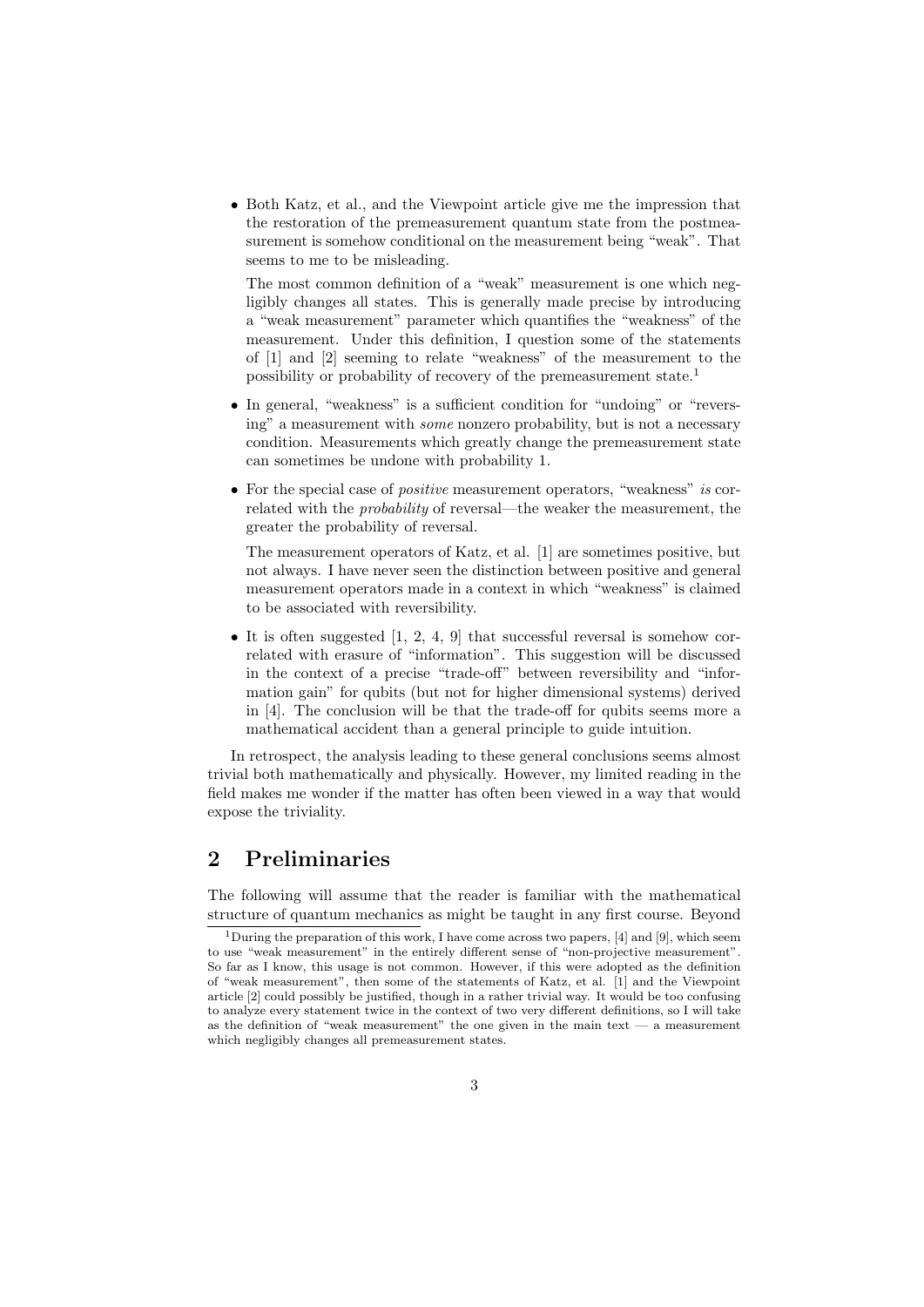that, he<sup>2</sup> should be familiar with the concept of "measurement operators" as expounded, for example, in Nielsen and Chuang's text [3].

Most of the mathematics of the quantum mechanics of systems with a finitedimensional state space is linear algebra. I am a mathematician with a specialty in operator theory, which is the generalization of linear algebra to Hilbert spaces of infinite dimension. I mention this to assure the reader that I am well qualified to handle the mathematics. I have chosen not to belabor the elementary mathematics, in favor of concentrating on the larger picture. If a reader is unsure of a mathematical step, he can be relatively sure that it will follow from routine application of basic concepts of linear algebra.

That is not meant to suggest that I am immune from mistakes. If a reader does spot an error, I would be grateful for notification.

When I learned quantum mechanics in the 1960's, the term "[quantum] measurement" was used differently than is common today. At that time the emphasis was on measuring observables like position and momentum that could take on a continuum of real values. Today the emphasis seems to be on observables like the spin of a quantum particle whose measurement yields only results from a discrete index set, which I will always take to be a finite set for expositional simplicity. Since the index set is finite, it may be taken to be the set  $\{1, \ldots, n\}$  of consecutive positive integers, but the integers themselves have no physical significance (unlike, say, values of the momentum of a particle).

Below we shall consider the traditional formulation of quantum mechanics in which states of a system are represented by positive operators of trace 1 on a complex Hilbert space. We assume throughout that the Hilbert space is finite dimensional. Such states are sometimes called "mixed states" in traditional formulations. We use the common though slightly illogical convention that a "positive" operator is a Hermitian operator with non-negative eigenvalues. The operator is called "strictly positive" if all the eigenvalues are strictly positive.

#### 2.1 Measurement operators

Today, measurement of a quantum system in a given state  $\rho$  is described by a collection  $\{M_i\}_{i=1}^n$ , of "measurement operators  $M_i$  satisfying.

$$
\sum_{i} M_i^{\dagger} M_i = I \quad , \tag{1}
$$

where  $I$  denotes the identity operator. The measurement yields two pieces of data:

1. a member k of the index set  $\{1, \ldots, n\}$  which occurs with probability  $\text{Tr}[M_k \rho M_k^{\dagger}] = \text{Tr}[M_k^{\dagger} M_k \rho],$  and

<sup>2</sup>Here and elsewhere, "he" is synonymous with "he or she". I follow the long-standing and sensible grammatical convention that when the antecedent of a pronoun is of unknown gender, either the male or the female pronoun carries the same meaning: "he", "she", "he or she", and "she or he" are synonymous.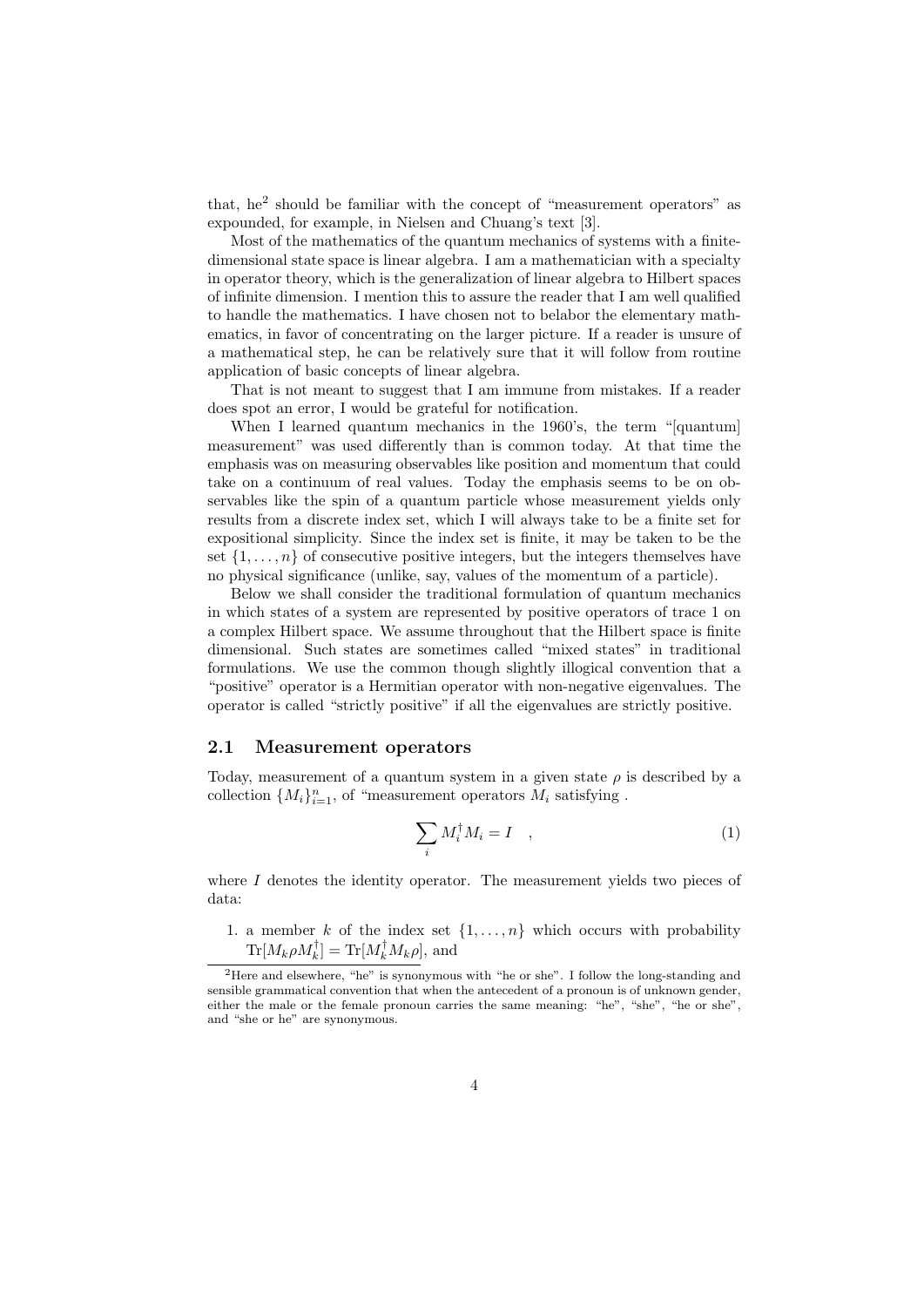2. a new quantum state

$$
\sigma := \frac{M_k \rho M_k^{\dagger}}{\text{Tr}[M_k \rho M_k^{\dagger}]} \quad , \tag{2}
$$

called the postmeasurement state.

This assumes that  $\text{Tr}[M_k \rho M_k^{\dagger}] \neq 0$ ; otherwise the result k has probability zero. When all measurement operators are invertible, which is the only case we shall need to consider, all measurement results occur with positive probability, so for simplicity the exposition will ignore zero-probability cases.

The measurement replaces the premeasurement state  $\rho$  with the postmeasurement state  $\sigma$ . Since (mixed) states are represented by positive (necessarily Hermitian) operators of trace 1, the denominator of the fraction of the definition (2) of  $\sigma$  simply normalizes the trace of  $M_k \rho M_k^{\dagger}$  to trace 1.

## 2.2 Does reversing a measurement entail "erasure" of "information"?

After a measurement, the premeasurement state no longer exists, but knowledge of the measurement result  $k$  gives us information about its relation to the postmeasurement state. There is no obvious way to erase this information. For example, we can write it down in indelible ink in a macroscopic lab notebook. It may be useful to keep this in mind when evaluating statements like some of those quoted above from the "Viewpoint" article or the following from [1]:

"'In order for the [state-restoring] uncollapsing procedure to work, we have to erase the information that was already extracted classically. This distinguishes this measurement-induced uncollapsing from a 'quantum eraser' [ref. [10] of [3]], in which only potentially extractable information is erased."

### 2.3 Unnormalized states

It will sometimes be convenient to speak of "unnormalized states", by which we shall mean positive operators of positive trace not necessarily 1. An unnormalized state may always be "normalized" by dividing it by its trace to produce a state of trace 1.

#### 2.4 The effect of measurements on pure states

A (mixed) state is called "pure" if it cannot be written nontrivially as a convex linear combination of other states. Recall that when we are using the usual picture of (mixed) states as positive operators of trace 1, pure states are are represented by projectors with one-dimensional range. For a nonzero vector s in the underlying (complex) Hilbert space, denote by  $P_s$  the projector on the one-dimensional subspace spanned by s. (For future reference, note that we need not and do not assume that s is normalized, since  $P_s$  as just defined is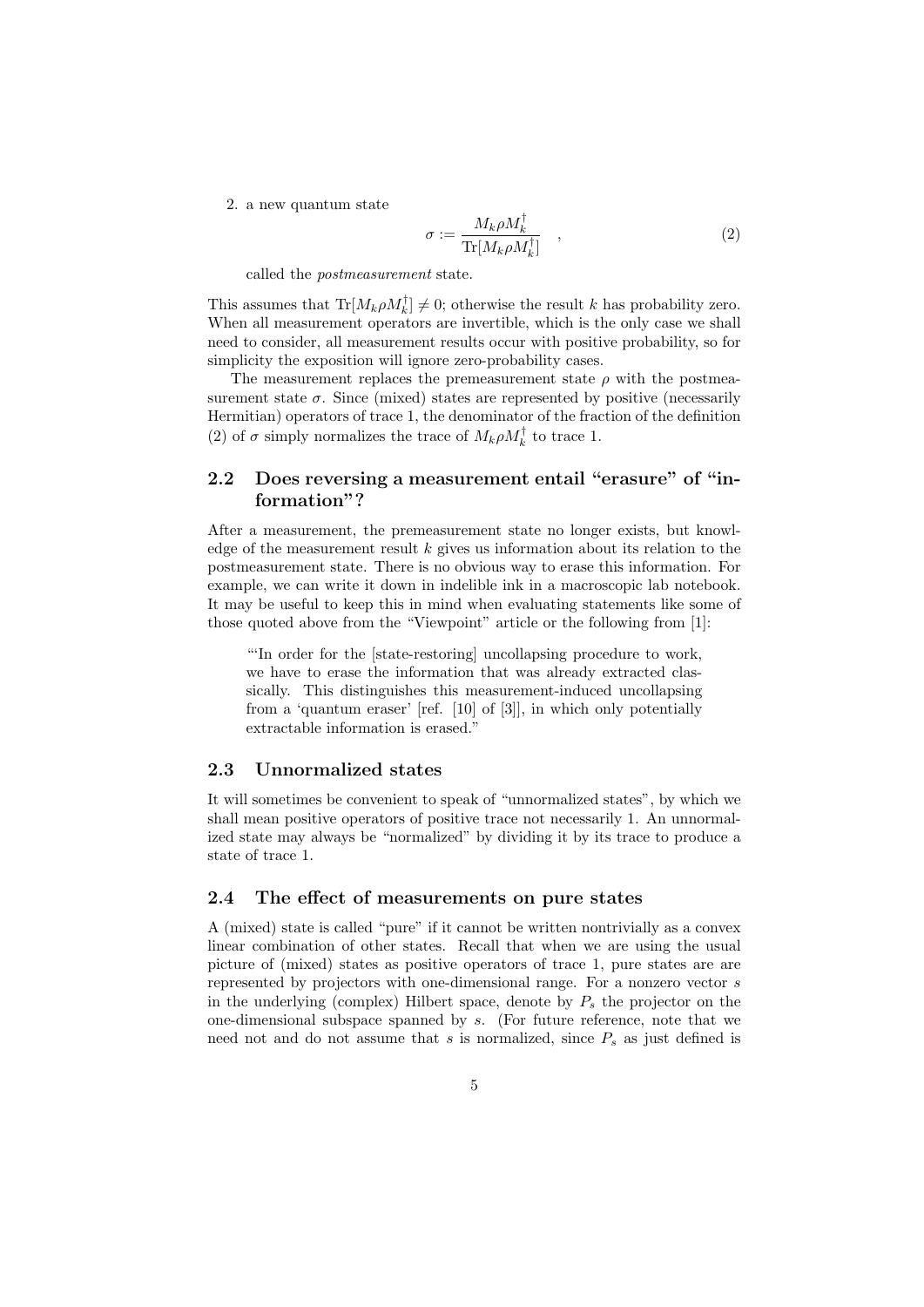independent of the normalization.) Then after obtaining result  $k$  as described in subsection 2.1, the postmeasurement state  $\sigma$  is

$$
\sigma = \frac{M_k P_s M_k^\dagger}{{\rm Tr}[M_k P_s M_k^\dagger]} \quad .
$$

Since  $P_s$  has rank 1, so does  $M_k P_s M_k^{\dagger}$  (except in the zero-probability cases which we are ignoring), and hence so does  $\sigma$ . By the spectral theorem, the only positive operators of rank 1 which have unit trace are projectors. Hence  $\sigma = P_q$ for some nonzero vector q. Since the range of  $\sigma = P_q$  is the range of  $M_k P_s$ , we must have q proportional to  $M_k s$ , and  $\sigma = P_q = P_{M_k s}$ .

In a common picture in which only pure states are considered and are represented by nonzero vectors up to normalization, the state change from premeasurement to postmeasurement is

premeasurement  $s \mapsto$  postmeasurement  $M_ks$ .

If we insist on normalizing pure states, then for a normalized s (i.e.,  $|s| :=$  $\sqrt{\langle s, s \rangle} = 1$ , the above becomes

premeasurement 
$$
s \mapsto
$$
 postmeasurement  $\frac{M_k s}{|M_k s|}$ 

.

When the measurement operators are pairwise orthogonal projectors, the measurement is called a *projective* measurement. That was the only kind I even heard of back in the 1960's.

My impression is that the concept of "measurement operators" arose from the 1983 monograph [5] of Krauss; in the literature "measurement operators" are often called "Krauss operators". The text [3] states that the concept arose earlier:

"The theory of generalized measurements which we have employed was developed between the 1940s and 1970s. Much of the history can be distilled from the book of Krauss." [5]

However, it does not give more detailed references, and I could not find any definite references to the origin of the "measurement operator" concept by browsing through the Krauss book.

When I learned of measurement operators around 2005, I imagined that the concept would be derivable from the structure of the 1960's quantum mechanics with which I was familiar. There is a questionable sense in which it can be, but only very recently have I come to realize that it is probably better to think of the concept of "measurement operators" as a genuine extension of quantum theory as commonly presented in texts, not only of the 1960's but also of much later vintage.

One reason can be seen immediately from the above discussion. Suppose a measurement  $\{P_i\}$  is projective, i.e., the  $P_i$  are pairwise orthogonal projectors.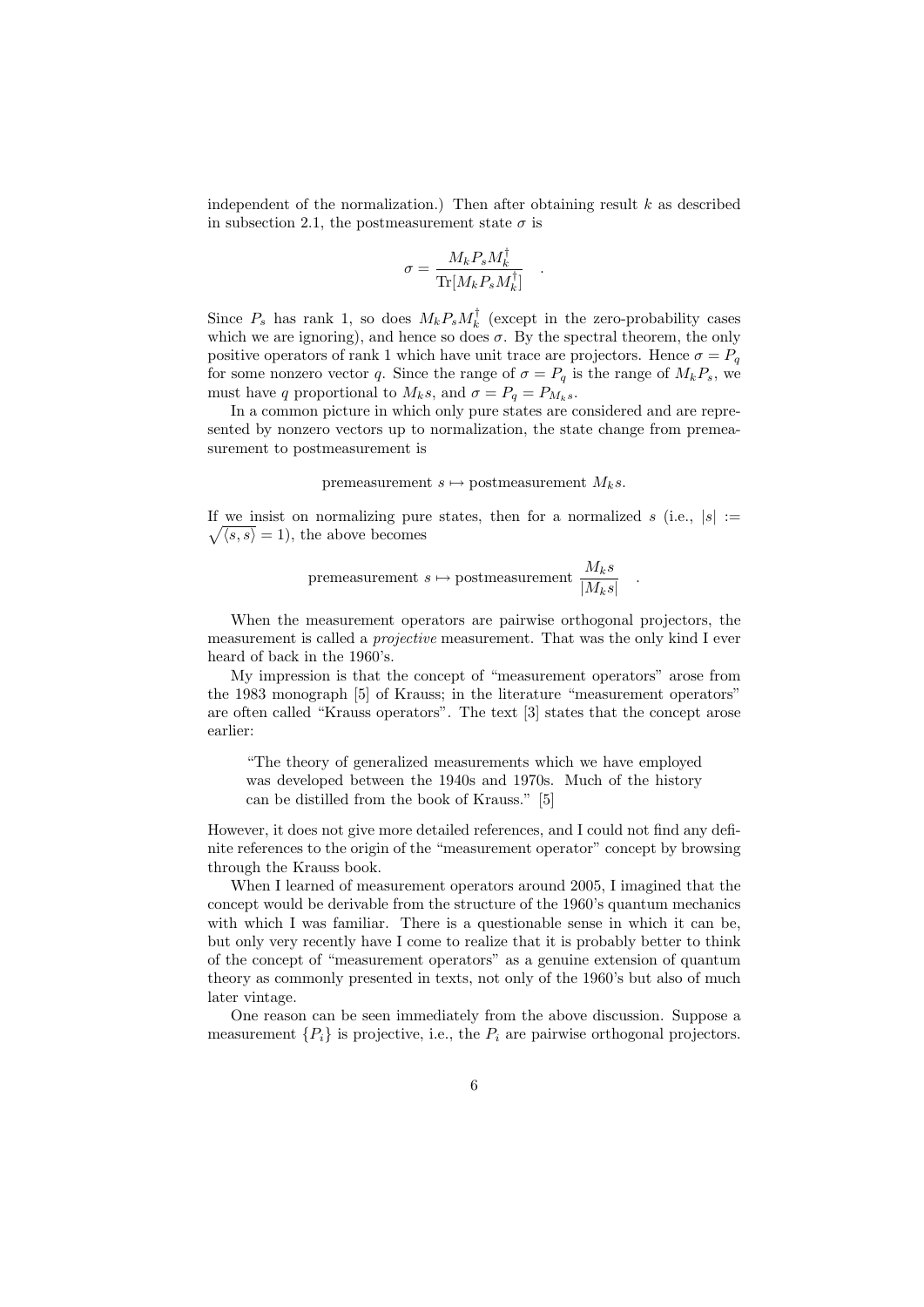Suppose the result of a measurement is k, so for premeasurement state  $\rho$ , the postmeasurement state  $\sigma$  is

$$
\sigma = \frac{P_k \rho P_k}{\text{Tr}[P_k \rho P_k]}
$$

.

Since  $P_k^2 = P_k$  and also  $P_i P_k = 0$  for  $i \neq k$ , if the measurement is performed again but with  $\sigma$  in place of  $\rho$  as premeasurement state, the postmeasurement state is again  $\sigma$ . In other words, performing a projective measurement twice yields the same result as performing it once; the second measurement does not change the state.

However, for arbitrary measurement operators  $\{M_i\}$ , the result of the second measurement need not be the same. This is easy to see when the initial state is pure and described by a vector s, so that the unnormalized state after the first measurement is  $M_ks$ , and after the second is  $M_iM_ks$ . For general measurement operators required to satisfy only the condition  $\sum_i M_i^{\dagger} M_i = I$ , there is no reason that  $M_iM_ks$  should be proportional to  $M_ks$ . This seems an essential difference between projective measurements and general measurements.

# 3 "Undoing" a measurement

Now let us turn to the question of "undoing" a measurement with measurement operators  $\{M_i\}$ . "State restoration" and "state reversal" will be used synonymously for any procedure which converts a postmeasurement state back into the premeasurement state.

Suppose the premeasurement state is  $\rho$ , and the result of the measurement is k. We seek a second measurement with measurement operators  $\{M_i'\}$  such that for some result  $i$  with nonzero probability, the postmeasurement state for the second measurement will be  $\rho$ :

$$
\frac{M_j'M_k\rho M_k^{\dagger}M_j'^{\dagger}}{\text{Tr}[M_j'M_k\rho M_k^{\dagger}M_j'^{\dagger}]} = \rho \quad . \tag{3}
$$

.

This restoration will occur with probability

$$
\frac{\text{Tr}[M_j'M_k\rho M_k^\dagger M_j'^\dagger]}{\text{Tr}[M_k\rho M_k^\dagger]}
$$

We may choose notation so that  $k = 1 = j$ . If we want (3) to hold for all initial states  $\rho$ , then a sufficient<sup>3</sup> condition is that

$$
M_1' = cM_1^{-1}
$$
 (4)

<sup>&</sup>lt;sup>3</sup>It seems likely that the condition is also necessary, but I have not examined this question because it will be peripheral to the discussion to follow. For (3) to hold for all pure states, it is necessary that (taking  $k = 1 = j$  for simplicity)  $M'_1 M_1 s = c(s)s$  for all vectors s, where  $c(s)$  is a nonzero constant depending on s. If  $c(s)$  can be shown to be independent of s, then (4) follows.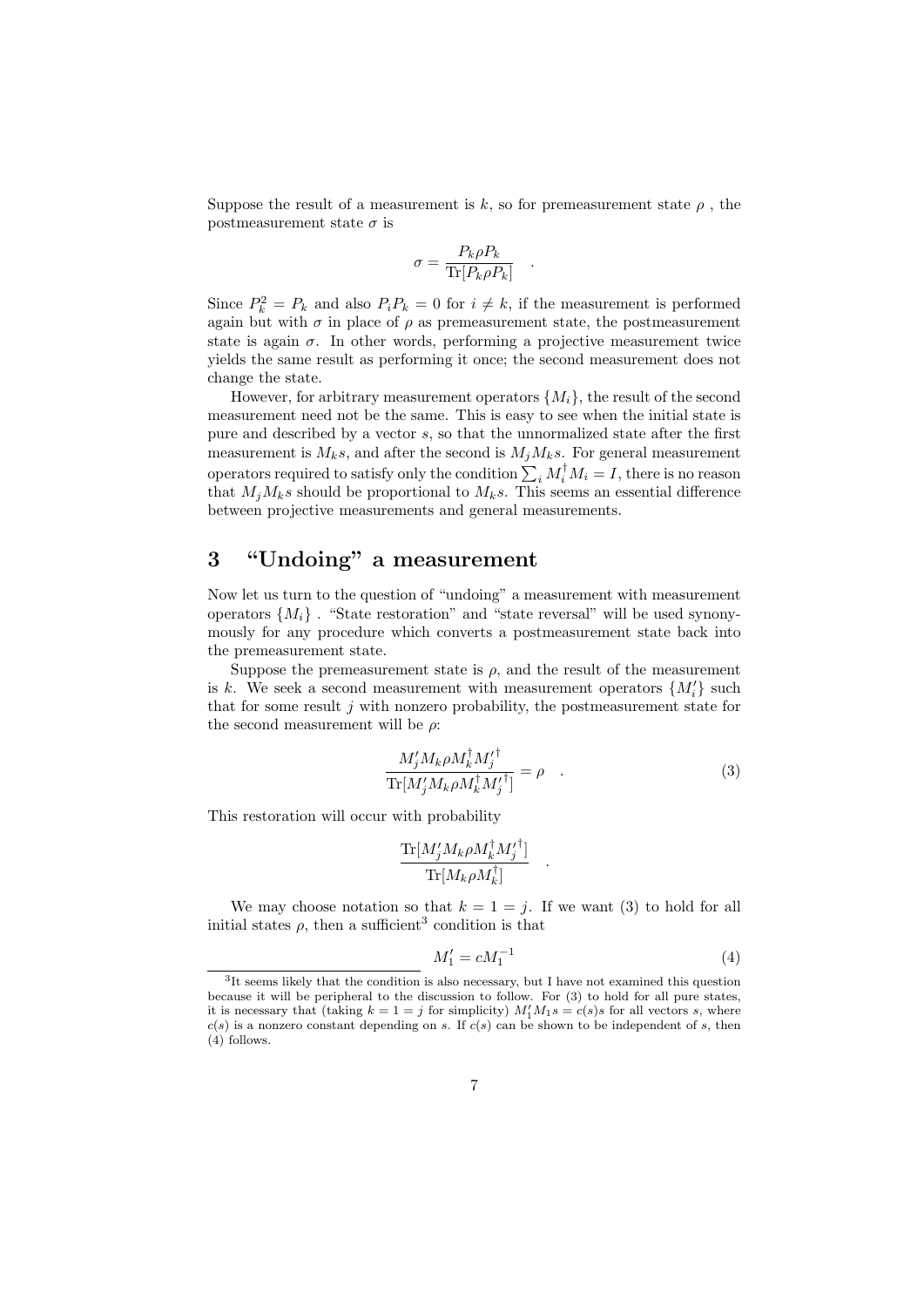with c a nonzero scalar; that is,  $M'_1$  is proportional to  $M_1^{-1}$ . The constant c cannot be too large because of the constraint

$$
\sum_i {M'_i}^\dagger M'_i = I \quad,
$$

but otherwise can be arbitrary.

So, we can always restore any initial states  $\rho$  with nonzero probability so long as at least one of the original measurement operators  $\{M_i\}$  is invertible. For a nontrivial projective measurement, none of the measurement operators are invertible.

Both the Katz, et al., and Viewpoint papers spoke of "weakness" of the measurement as somehow relevant. One definition of a "weak" measurement requires that all of the  $M_i/||M_i||$  be close to the identity, so in particular, all are invertible. This is a sufficient condition for restoration with nonzero probability, but it is very far from a necessary condition.

This can be seen by considering the special case in which there is only one measurement operator,  $M_1$ , which must be unitary. A second measurement with only one measurement operator  $M'_i := M_1^{-1}$  then reverses the original measurement with probability 1. Since  $M_1$  can be an arbitrary unitary operator, it need not be close to the identity, so the measurement need not be "weak". In fact, given an initial pure state  $\rho = P_s$ , the pure postmeasurement state  $M_1 \rho M_1^{\dagger} = P_{M_1 s}$  can be any pure state. If  $M_1 s$  is orthogonal to s, the fidelity  $Tr[P_sP_{M_1s}]$  between pre and post measurement states is as small as a fidelity can be, namely zero.

# 4 State restoration with an invertible measurement operator

## 4.1 A simple but nonoptimal protocol for state restoration.

Let us examine more closely the problem of restoration in case one of the measurement operators, say  $M_1$ , is invertible, assuming that the system Hilbert space is finite dimensional.<sup>4</sup> Let  $\lambda_{\min}$  denote the smallest (necessarily positive) eigenvalue of  $(M_1^{\dagger} M_1)^{1/2}$ . Then  $||M_1^{-1}|| = \lambda_{\min}^{-1}$ .

We shall choose  $M_1' := cM_1^{-1}$  with c a positive constant chosen as large as possible (to assure the greatest probability of success with this simple method), which means that

$$
c := \lambda_{\min} \quad .
$$

Next define:

$$
M_2' := \sqrt{I - \lambda_{\min}^2 {M_1'}^\dagger M_1'} \quad.
$$

<sup>&</sup>lt;sup>4</sup>The assumption of finite dimensionality is only for expositional simplicity. What we shall say works equally well for infinite dimensional spaces with appropriate changes of language, e.g., replace "least eigenvalue of  $M$ " with "smallest point in the spectrum of  $M$ ".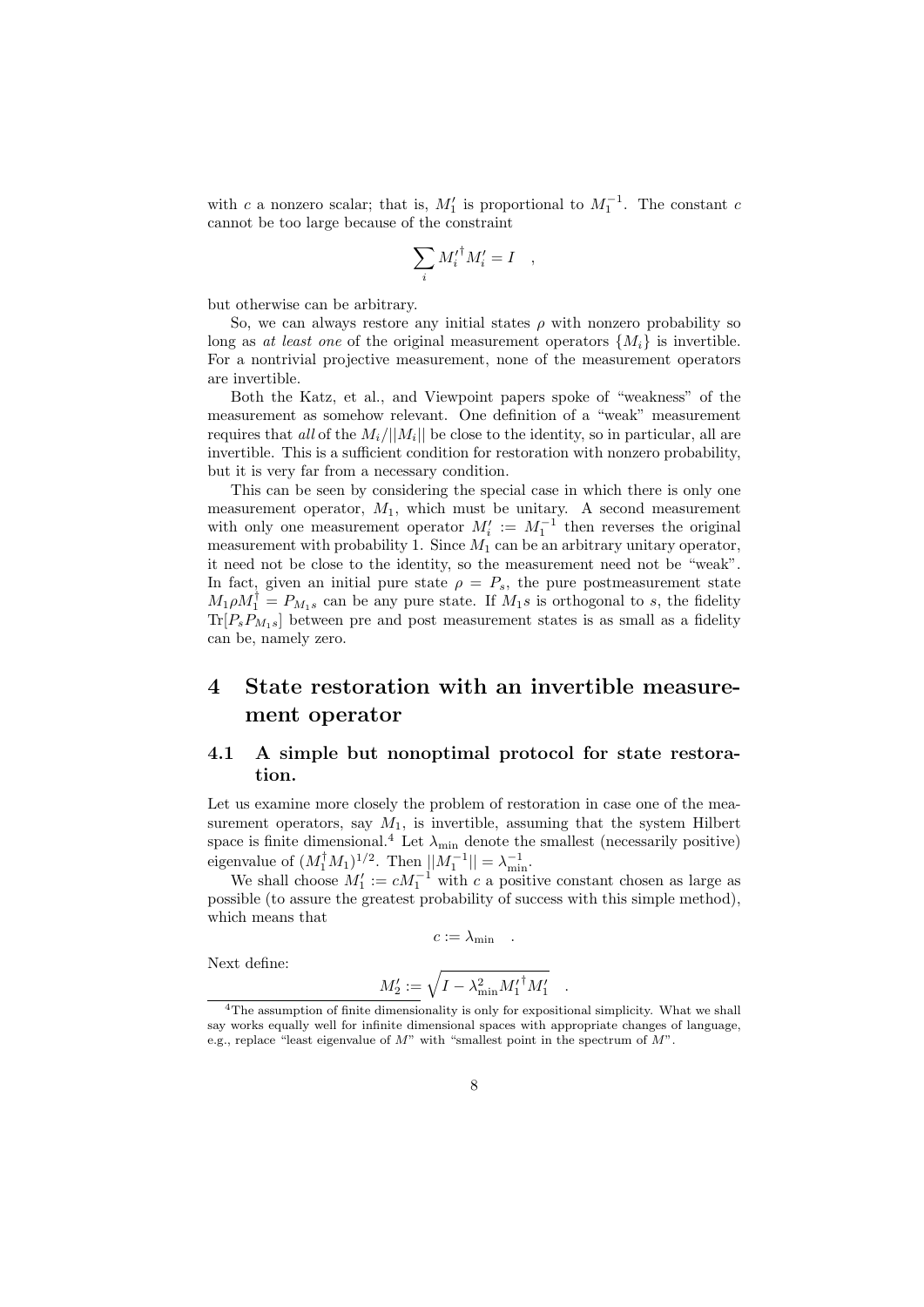We shall show that any state  $\rho$  can be restored with probability  $p_{\text{restore}}$  at least

$$
p_{\text{restore}} \ge \lambda_{\min}^2 \quad . \tag{5}
$$

For the particular method to be described, the restoration probability is exactly equal to  $\lambda_{\min}^2$ , but it is not clear that other methods cannot do better.

Our protocol for restoration is the following.

- 1. Perform the measurement defined by  $\{M_i\}$ .
- 2. If the result is  $i \neq 1$ , declare failure.
- 3. If the result is  $i = 1$ , perform a second measurement defined by measurement operators  $\{M_j'\}_{j=1}^2$  If the result is  $j=2$ , declare failure.

The state will be restored if neither measurements results in failure. In that case, the final state will be the normalization to trace 1 of the unnormalized state

$$
M_1' M_1 \rho M_1^{\dagger} M_1'^{\dagger} \propto M_1^{-1} M_1 \rho M_1^{\dagger} M_1^{-1^{\dagger}} \propto \rho \quad . \tag{6}
$$

.

The  $\lambda_{\text{min}}$  factors have been omitted for clarity because any scalar multiple will be canceled after normalization. Since  $M'_1$  is proportional to  $M_1^{-1}$ , the left side of (6) is proportional to  $\rho$  and becomes  $\rho$  after normalization.

The probability that the first measurement succeeds is

$$
p(\text{1st measurement succeeds}) = \text{Tr}[M_1 \rho M_1^{\dagger}]
$$
.

The conditional probability that the second measurement succeeds given that the first did is

$$
p(\text{2nd succeeds} \mid \text{1st succeeds}) = \text{Tr}\left[M_1' \frac{M_1 \rho M_1^\dagger}{\text{Tr}[M_1 \rho M_1^\dagger]} {M_1'}^\dagger\right]
$$

Hence the probability of success for measurement 1 followed by success for measurement 2 is

$$
p(\text{both measurements succeed}) = p(\text{2nd succeeds} | \text{1st succeeds}) p(\text{1st succeeds})
$$
\n
$$
= \text{Tr} \left[ M_1' \frac{M_1 \rho M_1^{\dagger}}{\text{Tr}[M_1/\rho M_1^{\dagger}]} M_1'^{\dagger} \right] \text{Tr}[M_1 \rho M_1^{\dagger}]
$$
\n
$$
= \lambda_{\text{min}}^2 \text{Tr}[M_1^{-1} M_1 \rho M^{\dagger} M_1^{-1^{\dagger}}]
$$
\n
$$
= \lambda_{\text{min}}^2 \tag{7}
$$

It may seem surprising that the probability of restoration does not depend on the initial state  $\rho$ . Similar observations regarding both this independence and the formula (7) for the overall probability of reversal were made in an interesting paper of Cheong and Lee [4].

It should be emphasized that the probability calculated in (7) is the "overall" probability that the state reversal succeeds, not the conditional probability that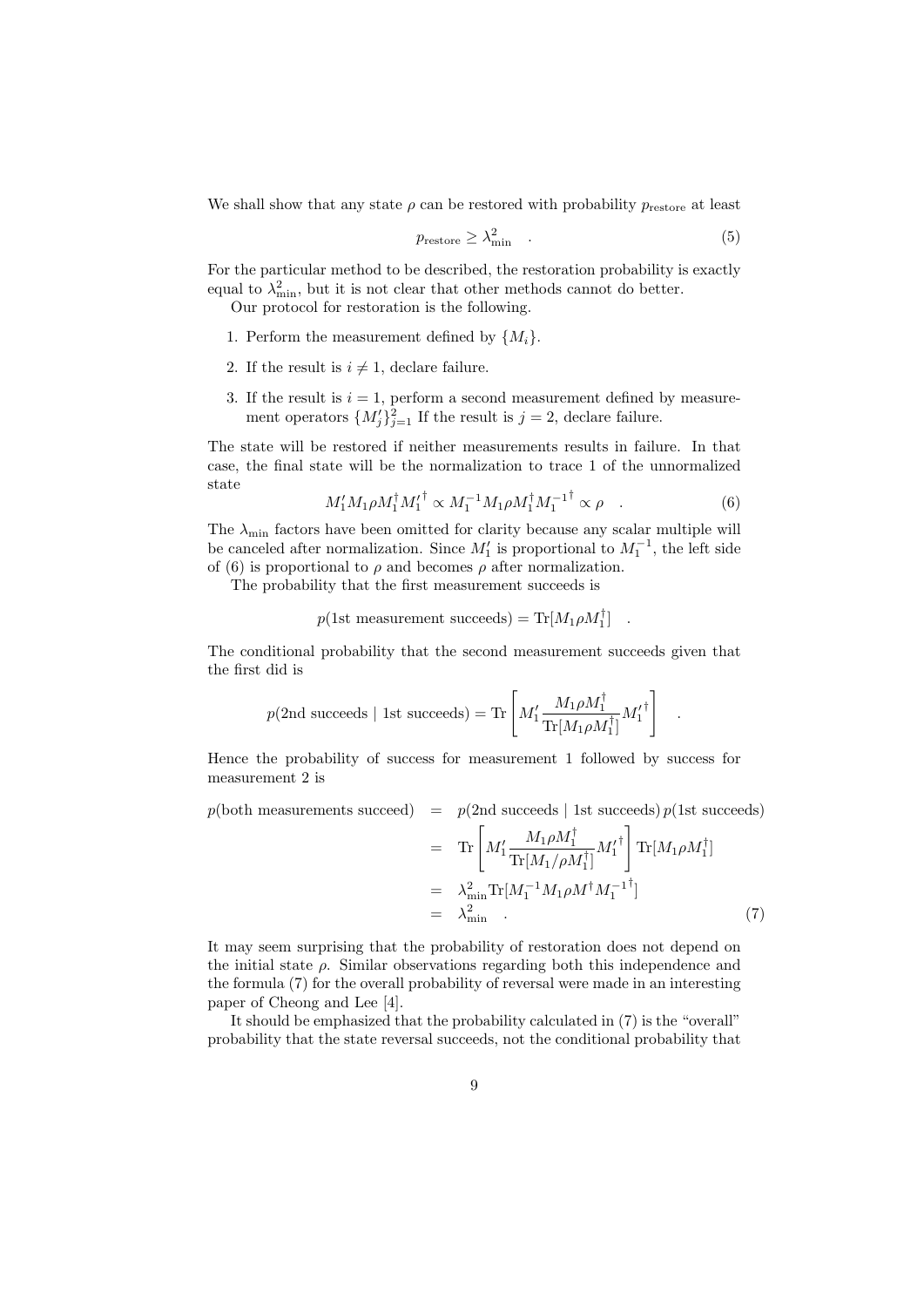state reversal succeeds given that the experimenter is presented with the state  $M_1 \rho M_1^{\dagger} / \text{Tr} [M_1 \rho M_1^{\dagger}]$  resulting from the initial measurement.

Note that nowhere was the "weakness" of the measurement used. One definition of "weak" measurement requires that all  $M_i/||M_i||$  be close to the identity. Define  $\lambda_{\max,i}$  to be the largest eigenvalue of  $(M_i^{\dagger} M_i)^{1/2}$ . For *positive* measurement operators, this definition is the same as requiring that

$$
\frac{\lambda_{\max,i} - \lambda_{\min,i}}{\lambda_{\max,i}} = 1 - \frac{\lambda_{\min,i}}{\lambda_{\max,i}} \approx 0
$$
\n(8)

be small for all  $i$ . In the context of the experiment of Katz, et al. [1] in which measurement results other than 1 are ignored, only (8) for  $i = 1$  might reasonably be required.

## 4.2 The simple protocol in the context of the experiment of Katz, et al. [1]

The simple state restoration protocol just described is essentially that employed in the experiment of Katz, et al. [1], though it is described differently there and there are some differences of detail. The measurement operators that they use,

$$
M_1 := \left[ \begin{array}{cc} 1 & 0 \\ 0 & e^{-i\phi_M} \sqrt{1-p} \end{array} \right] , \quad M_2^{\dagger} M_2 = I - M_1^{\dagger} M_1,
$$

are not necessarily positive due to the factor  $e^{-i\phi_M}$  in the  $(2, 2)$  entry. Here  $\phi_M$ is described as "an accumulated phase due to an adiabatic change in the energy level spacing during the measurement", which I don't know how to interpret. Also, p represents a certain probability in their experiment which we have not discussed.

The only importance of  $\phi_M$  for our considerations is that if  $e^{-i\phi_M}$  is not *close to 1* (and it isn't in some cases, according to their formula  $(3)$ ), then the measurement is not weak for small p, contrary to impressions given by [1] and [2]. A unit premeasurement vector state  $\psi_{\text{before}} = \begin{pmatrix} a \\ b \end{pmatrix}$  is transformed by a "successful" measurement (i.e. result 1) into

$$
\psi_{\text{after}} = \frac{1}{N} \begin{pmatrix} a \\ e^{-i\phi_M} b \sqrt{1-p} \end{pmatrix}
$$
, with the normalization factor  $N := \sqrt{|a|^2 + (1-p)|b|^2}$ .

The fidelity (overlap) between the premeasurement and postmeasurement states is

$$
|\langle \psi_{\rm before} | \psi_{\rm after} \rangle |^2 \quad = \quad \frac{(|a|^2 + |b|^2)^2 - [ \ p|b|^2 + 2|a|^2|b|^2(1 - \cos\phi_M\sqrt{1-p}) \ ]}{|a|^2 + (1-p)|b|^2},
$$

which must be close to  $1 = |a|^2 + |b|^2$  for a "weak" measurement which does not appreciably change the initial state  $\psi_{\text{before}}$ . Thus for small p, the measurement cannot be "weak" in this sense unless  $\cos \phi_M \approx 1$ .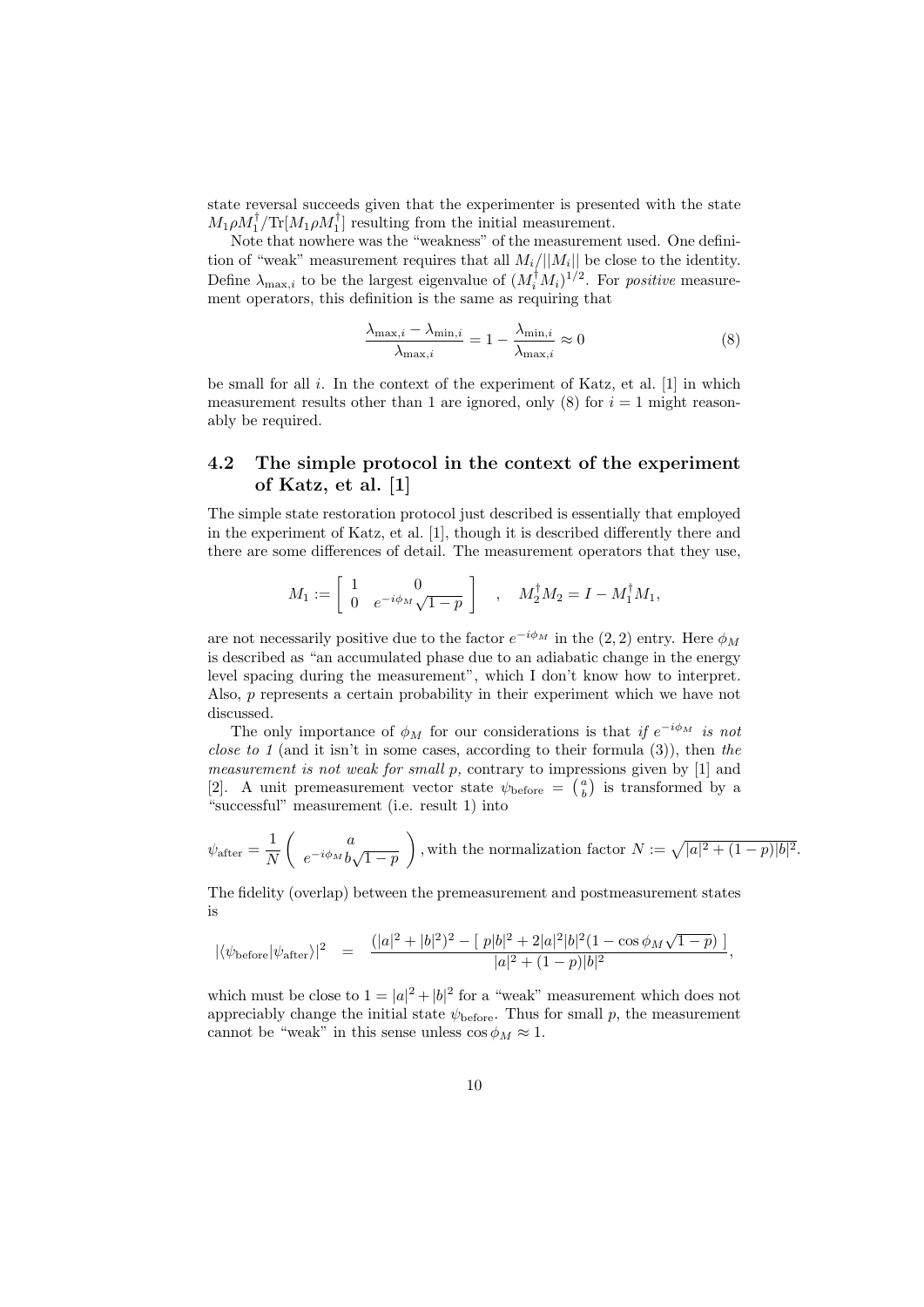Since the above criterion (8) for "weak" measurement applies only to positive measurement operators, let us specialize to the case  $\cos \phi_M = 0$ . Then a "weak" measurement corresponds to  $p = 1 - \lambda_{\min}^2 \approx 0$ , which is the same as (8) modified to apply to only the measurement operator  $M_1$ .

#### 4.3 A better protocol for inverting a measurement

### 4.3.1 The protocol of Cheong and Lee

The method for inverting a measurement just given in the previous subsection is simple, but almost obviously not best possible. The protocol starts with a set of measurement operators  $M_1, \ldots, M_n$ , but can yield the desired inversion only if the first measurement happens to result in 1. If that measurement yielded result 2 through  $n$ , the simple protocol declares "failure", thus throwing away information obtained from the measurement. Instead of declaring "failure", one could obtain additional opportunities for inversion by proceeding in the same way as with initial outcome 1.

Define  $\lambda_{\min,i}$  to be the smallest eigenvalue of  $(M_i^{\dagger} M_i)^{1/2}$ . For the inversion method just described, Cheong and Lee [4] note using reasoning similar to the above that the overall probability of restoration is

probability of restoration using Cheong/Lee method = 
$$
\sum_{i=1}^{n} \lambda_{\min,i}^2.
$$
 (9)

#### 4.3.2 The Cheong/Lee protocol is best possible for "one-shot" inversion

For "one-shot" inversions (defined as requiring just one measurement to invert), the Cheong/Lee method is best possible. This is because

$$
p(\text{restoration}) = \sum_{i=1}^{n} p(\text{result } i \text{ followed by restoration})
$$

$$
= \sum_{i=1}^{n} \lambda_{\min,i}^{2} .
$$

Here the probabilities in the sum of the first line are the "overall" probabilities of restoration when the result is i (i.e., the probability that the result is i and the state is restored), not the conditional probability of restoration given result *i*. The proof that the overall probability is  $\lambda_{\min,i}^2$  is identical to the proof of subsection 4.1. The thing to note is that the overall probability derived there is an exact probability which is independent of the initial state, not simply a worst-case probability which might be better for some states. The argument just given would be invalid if  $\lambda_{\min,i}^2$  were merely a worst-case probability.

As before, let  $\lambda_{\min,i}$  denote the smallest eigenvalue of  $(M_i^{\dagger} M_i)^{1/2}$ , and  $\lambda_{\max,i}$ the largest eigenvalue. For the case of just two measurement operators  $M_1, M_2 =$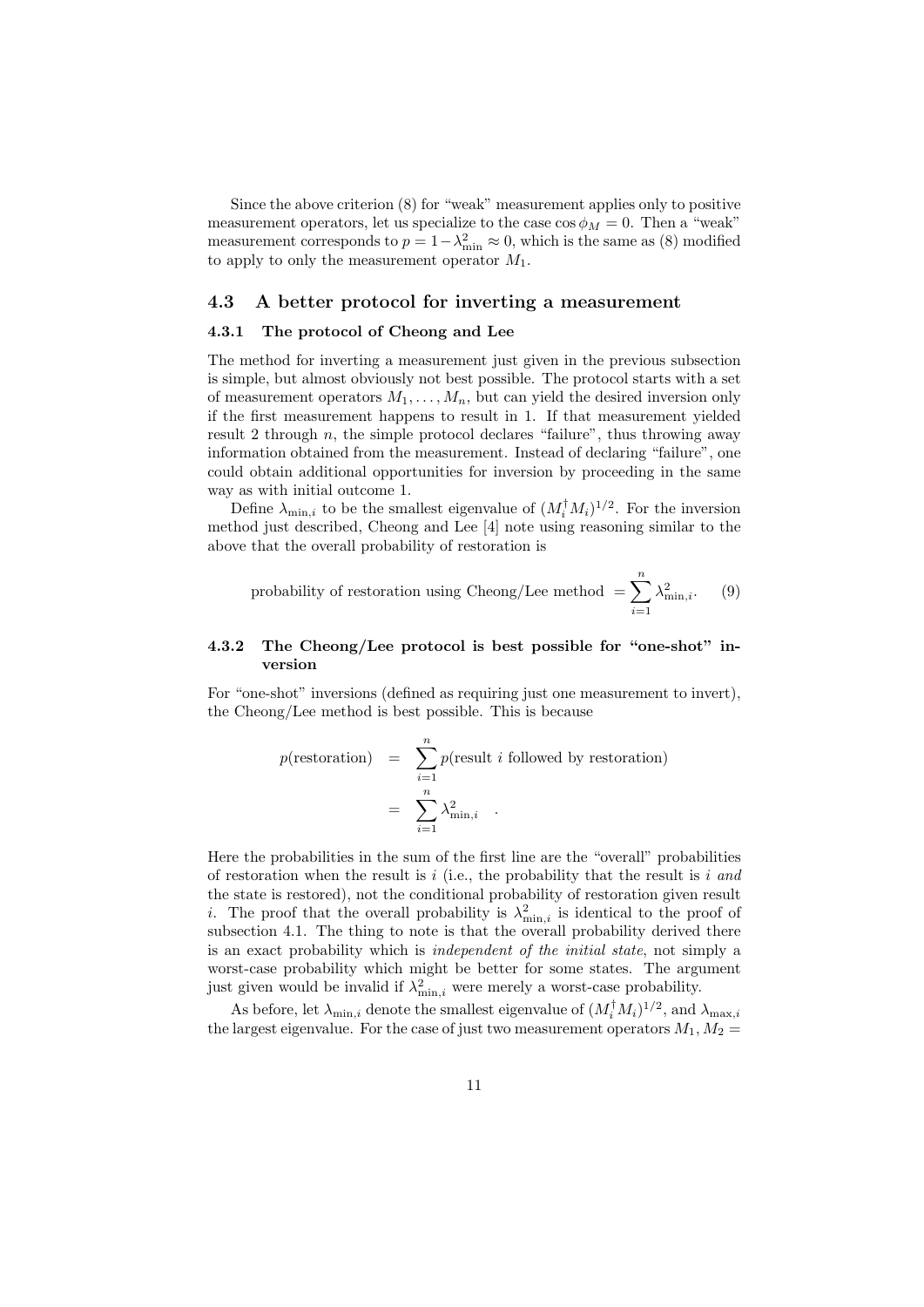$\sqrt{I - M_1^2}$  operating on a space of dimension 2, we have  $\lambda_{\min,2}^2 = 1 - \lambda_{\max,1}^2$ (because  $M_1^{\dagger}M_1 + M_2^{\dagger}M_2 = I$ ), and (9) reduces to

overall probability of restoration =  $1 - \lambda_{\text{max},1}^2 + \lambda_{\text{min},1}^2$  (10)

### 4.3.3 Relation between "weakness" of the measurement and probability of restoration for positive measurement operators

Recall that for positive measurement operators, (8) related the relative sizes of  $\lambda_{\min,i}$  and  $\lambda_{\max,i}$  to the "weakness" of the measurement. Equation (10) relates the relative sizes of  $\lambda_{\min,i}$  and  $\lambda_{\max,i}$  to the probability of restoration, though not in precisely the same way as (8). Thus (8) and (10) together might be taken as a qualitative correlation between "weakness" for positive measurement operators and probability of restoration. A more precise relation will be developed below.

For positive measurement operators (only), one way to quantify the "weakness" of a measurement is to define a "weak measurement" parameter g by

$$
g := \sum_{i=1}^{n} \left( 1 - \frac{\lambda_{\min,i}}{\lambda_{\max,i}} \right) \quad , \tag{11}
$$

so that values of  $g$  near 0 correspond to "weaker" measurements. Of course, other reasonable definitions of "weakness" of a measurement are possible. For example, a weak measurement parameter  $g'$  definied by

$$
g' := \sum_{i=1}^{n} \lambda_{\max,i}^2 \left(1 - \frac{\lambda_{\min,i}}{\lambda_{\max,i}}\right)
$$

would allow a "weak" measurement to greatly alter some initial states if this occurred with sufficiently small probability.

If we do decide to quantify the "weakness" of a measurement by the parameter  $g$  of  $(11)$ , then we can show that for positive measurement operators, a measurement is "weak" by this criterion if and only if the probability of restoration (9) is close to 1.

Before presenting the details, we remark that one should not read too much into this. First of all, the hypothesis that the measurement operators be positive is crucial, as the previous example of a single unitary measurement operator shows. The physical meaning of this assumption is not clear to me. Second, it is not true that the possibility of state restoration with nonzero probability is correlated in any way with "weakness" of the measurement. However, the possibility of state restoration with probability near 1 does require a "weak" measurement (i.e.,  $q \approx 0$ ). Conversely, if the measurement is weak enough, (and continuing to assume that all measurement operators are positive) then the state can be restored with probability close to 1.

The details are as follows. From the algebraic identity  $(1-x)^2 = (1-x)(1+x)$  $x$ , one obtains the inequalities

$$
\frac{1}{2} \sum_{i=1}^{n} \left( 1 - \frac{\lambda_{\min,i}^2}{\lambda_{\max,i}^2} \right) \le g \le \sum_{i=1}^{n} \left( 1 - \frac{\lambda_{\min,i}^2}{\lambda_{\max,i}^2} \right) ,
$$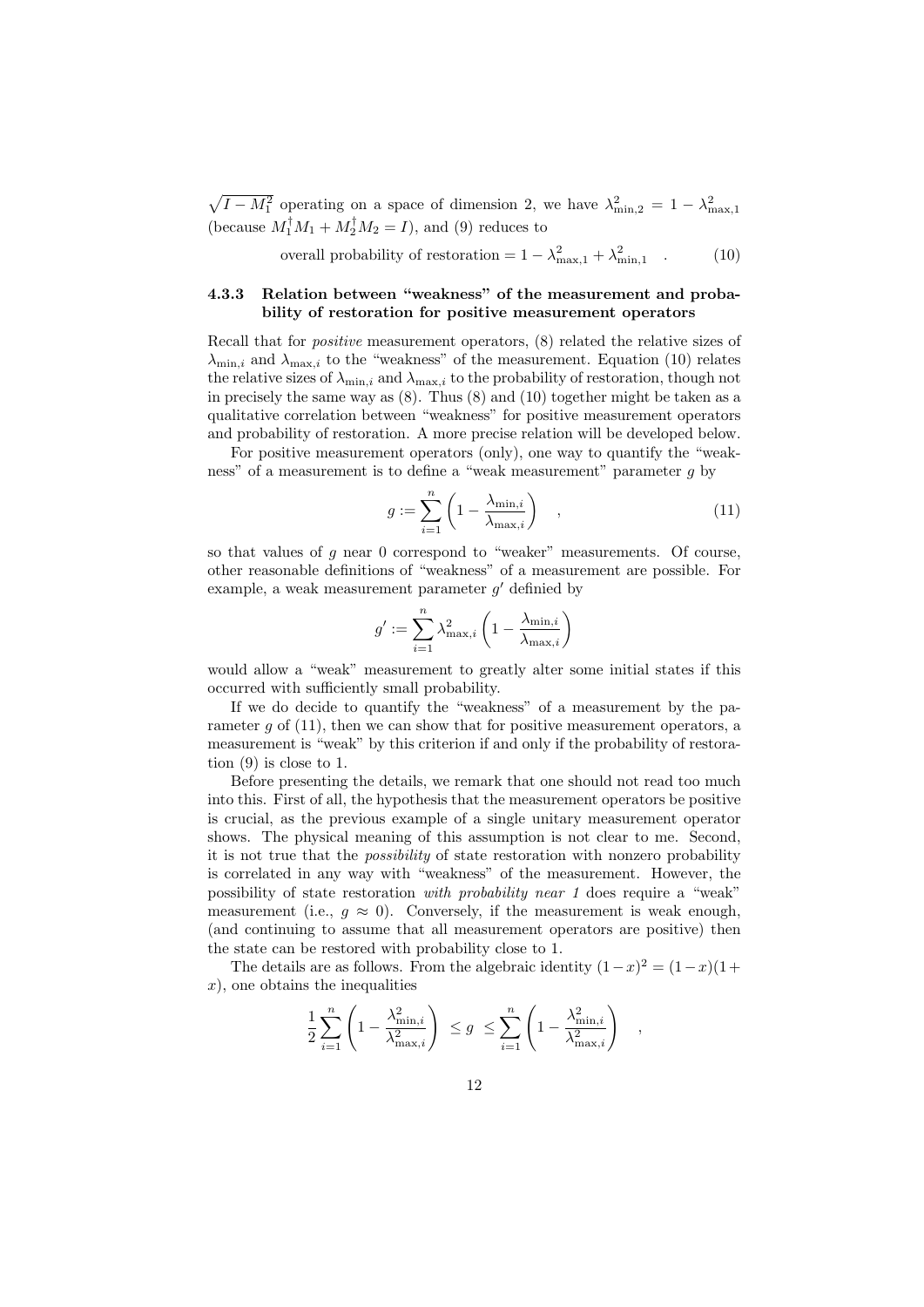from which it follows that  $g \approx 0$  is equivalent to  $\lambda_{\min,i}/\lambda_{\max,i} \approx 1$  for all *i*. Since  $I = \sum_i M_i^{\dagger} M_i = \sum_i M_i^2$ , for a Hilbert space of dimension d we also have

$$
d\sum_{i=0}^{n} \lambda_{\min,i}^2 \le \text{Tr}[I] = d \le d\sum_{i} \lambda_{\max,i}^2, \quad \text{i.e.,}
$$
 (12)

$$
\sum_{i=0}^{n} \lambda_{\min,i}^2 \le 1 \le \sum_{i} \lambda_{\max,i}^2 \quad . \tag{13}
$$

From the equivalence of  $g \approx 0$  with  $\lambda_{\min,i}/\lambda_{\max,i} \approx 1$  just noted, it follows that  $g \approx 0$  is equivalent to

$$
\sum_{i} \lambda_{\min,i}^{2} = \sum_{i} \frac{\lambda_{\min,i}^{2}}{\lambda_{\max,i}^{2}} \lambda_{\max,i}^{2} \approx \sum_{i} \lambda_{\max,i}^{2}
$$

Combining this with (13) shows that  $q \approx 0$  is equivalent to

$$
\sum_{i} \lambda_{\min,i}^2 \approx 1 \quad . \tag{14}
$$

.

This shows that for the Cheong/Lee method applied to positive measurement operators,  $g \approx 0$  is equivalent to the probability of reversal being close to 1. This is the strongest rigorous embodiment that I know of a relation between weak measurement and state reversal.

## 4.4 Cheong and Lee's relation between "reversibility" and "information gain"

The interesting paper "Balance between information gain and reversibility in weak measurement" of Cheong and Lee [4] defines "reversibility" R of a measurement as in  $(9)$ ,

$$
R := \sum_{i=1}^{n} \lambda_{\min,i}^2 \quad , \tag{15}
$$

and "information gain" as a rescaling of the quantity

$$
G := \sum_{i=1}^{n} \lambda_{\max,i}^2
$$
 (16)

I am using G as a proxy for their "information gain" (which will be defined below) for simplicity of exposition. Also, I should make clear that these are not actually their definitions, but are calculated quantities which follow from their more primitive definitions. However, for a concise presentation it is convenient to start with (15) and (16) as definitions. The previous subsection explained why R is a natural definition of "reversibility" — it is the probability of reversal using the Cheong/Lee method, which is currently the best method known.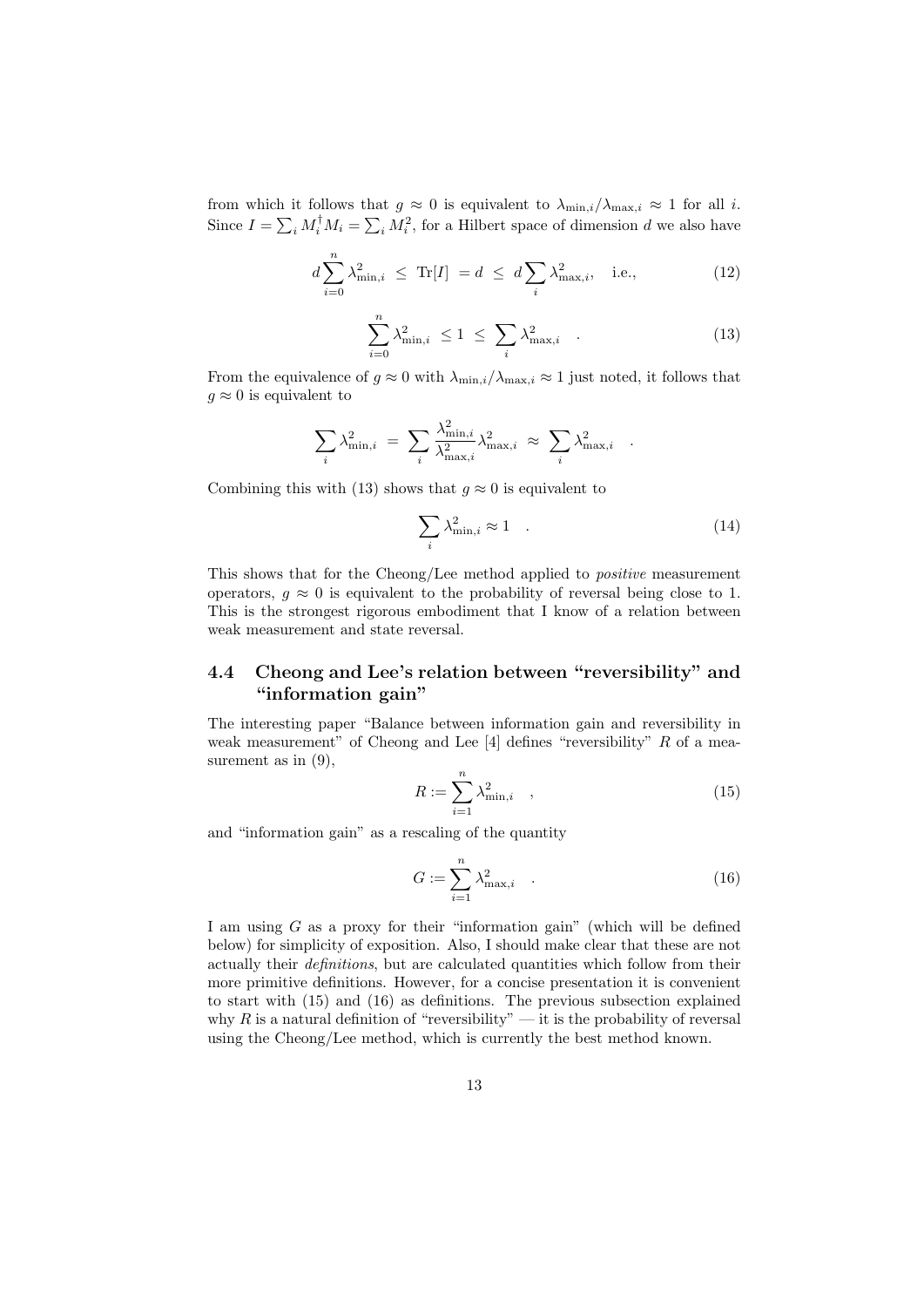Their motivation for using  $G$  as the "information gain" is more complicated and will not be presented here. The idea, considerably oversimplified, is that if measurement result i occurs, then one's "best guess" at the initial state is the state which gives the maximal probability of obtaining result  $i$ . (This is similar to the motivation for the "maximum likelihood" method of statistical estimation.) Assuming for simplicity that the measurement operators are positive, the "best guess" will be the eigenstate  $\psi_{max}$  corresponding to the largest eigenvalue  $\lambda_{\text{max }i}$  of the *i*th measurement operator.<sup>5</sup>

The confidence that we have in this guess will increase as  $\lambda_{\max,i}$  increases. If  $\lambda_{\max,i}$  is as small as it can be (i.e., equal to the smallest eigenvalue) then the measurement operator is a multiple of the identity, and when the result is  $i$ , the initial state is unchanged by the measurement. In that case, the measurement has given no usable information concerning the unknown initial state.

Thus we would expect a reasonable measure of the "information gain of the measurement to be a monotonic function of each of the  $\lambda_{\max,i}$ . Up to rescaling, any such function could serve, including G.

Of course, some such functions might have additional desirable properties. For example, by subtracting a suitable constant from  $G$ , we could obtain a measure of "information gain" which is zero for measurements which never change the state.

From the defining relation for positive measurement operators,

$$
\sum_i M_i^\dagger M_i = \sum_i M_i^2 = I \quad ,
$$

it follows that for a system with Hilbert space of dimension  $d$ ,

$$
d = \text{Tr}[I] = \sum_{i} \text{ all squared eigenvalues of } M_i \ge \sum_{i} (\lambda_{\text{min},i}^2 + \lambda_{\text{max},i}^2) = R + G. \tag{17}
$$

Cheong and Lee [4] present a rescaled version of (17) as a "trade-off relation between reversibility and information gain", motivated by a more complicated argument. They call their "information gain"  $G_{max}$  and define it by

$$
G_{max} := \frac{1}{d(d+1)}(d+G)
$$
 (18)

with  $d$  the dimension of the Hilbert space and  $G$  defined by as above in (16). Their rescaled version of our (17) (equation (17) of [4]) is

$$
d(d+1)G_{max} + (d-1)R \le 2d \quad . \tag{19}
$$

However, the inequality in (19) or (17) seems a bit unsatisfying. For example, from (19) we cannot conclude that an increase in reversibility entails a necessary

 $5$ There is an ambiguity, not discussed by Cheong and Lee [4], in case the largest eigenvalue is degenerate, In that case, interpreting their mathematical expressions literally, the "best guess" may be taken to be any vector in the eigenspace corresponding to the largest eigenvalue.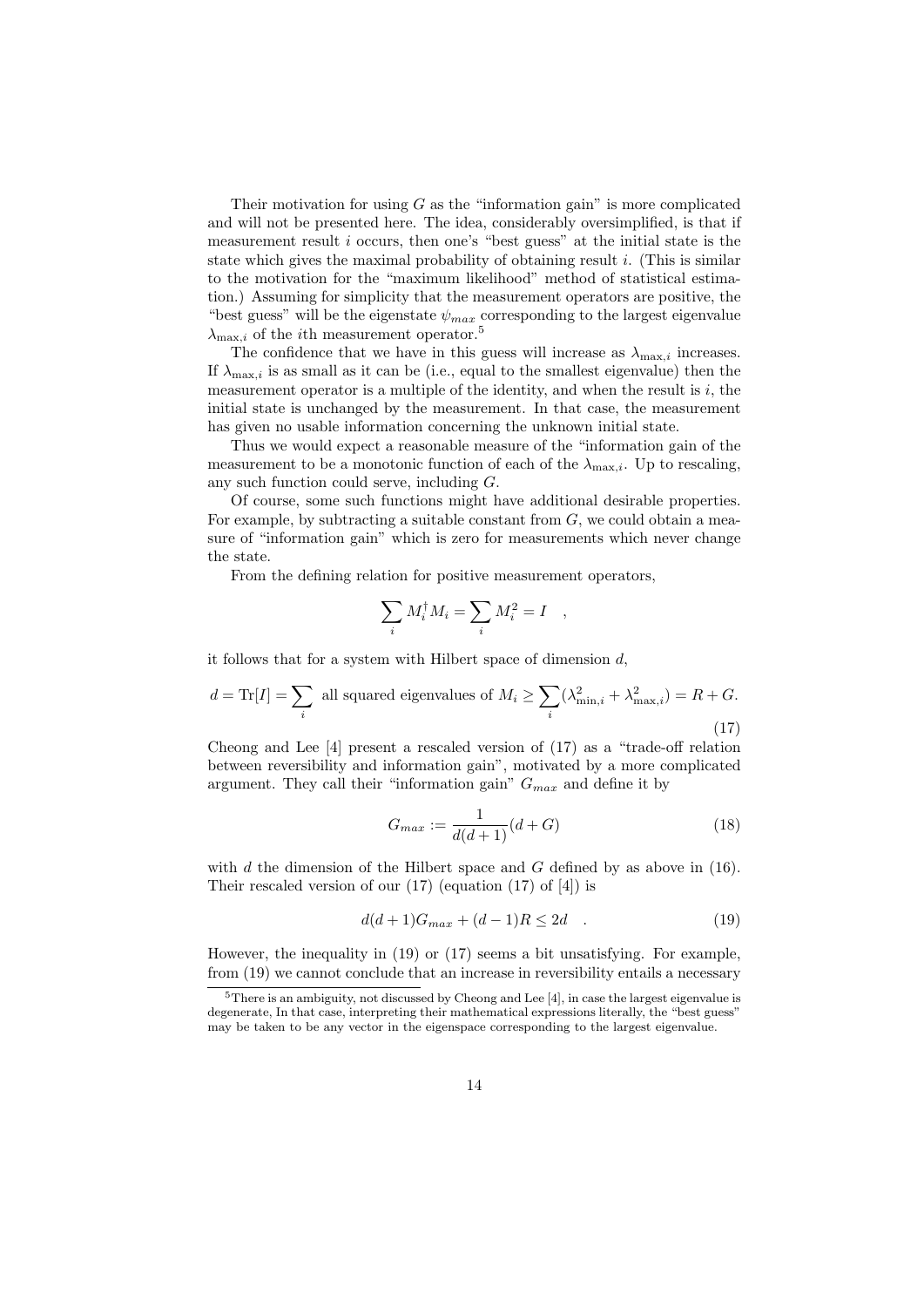reduction in information gain. Also the derivation of (17) shows clearly that the inequality will usually be strict for  $d \geq 3$ .

For the special case of  $d = 2$  corresponding to qubits, the inequality in (19) becomes an equality, which shows a genuine tradeoff:

$$
6G_{max} + R = 4 \quad . \tag{20}
$$

In view of the way that this arises from (17), it appears more a mathematical accident which applies only to qubits than as a general principle to guide intuition.

#### 4.5 A failed attempt at a better restoration method

We should remember that (9) applies only to one possible way of obtaining reversal, and it is not clear to me that more efficient methods are impossible. For example, one could consider the following protocol. Start with a measurement  $\{M_1, M_2\}$  which one wants to reverse. Assume for simplicity that the  $M_i$  are positive. Starting with state  $\rho$ , try to reverse result 1 as described in the discussion leading to (5). If that fails, in the notation leading to (5), the system will be in unnormalized state  $[I - (\lambda_{\min} M_1^{-1})^2]^{1/2} \rho [I - (\lambda_{\min} M_1^{-1})^2]^{1/2}$ . Instead of giving up as before, try again to obtain the original state  $\rho$ . Though this will be impossible because  $I - (\lambda_{\min} M_1^{-1})^2$  has a nontrivial nullspace, one could replace  $\lambda_{\min} M_1^{-1}$  by a smaller operator  $c \lambda_{\min} M_1^{-1}$  with  $c < 1$  to obtain an additional opportunity for reversal. The procedure can be iterated to obtain an infinite sequence of reversal opportunities. Is it obvious to the reader that this cannot produce a better result than the simple method described after (5)?

Unfortunately, it does not seem to produce a better result than simply stopping after one try. According to my preliminary calculations, one does obtain an infinite sequence of reversal opportunities, but regardless of the choice of c, summing their probabilities produces exactly the same result as the original one-shot method. (In case this seems contradictory, note that the first try in the new method will also depend on  $c$ , so that the first term in the sum will be less than the probability of the original one-try method.) But I would be hesitant to bet that no clever person could produce a better method.

I have not been able to think of a way to see, a priori, that the final result of the expanded method will be independent of c and exactly equal to the result of the one-shot method which obtains an overall probability of reversal of  $\lambda_{\min,i}^2$ when the measurement to be reversed yields result  $i$ . I cannot help wondering if some general, as yet undiscovered principle might be responsible.

I should also warn that the calculations leading to this conclusion have not been carefully written out and checked, so I cannot publicly guarantee their accuracy, and the reader should work them out for himself before relying on them. But privately I am sufficiently convinced that I have stopped working on this method.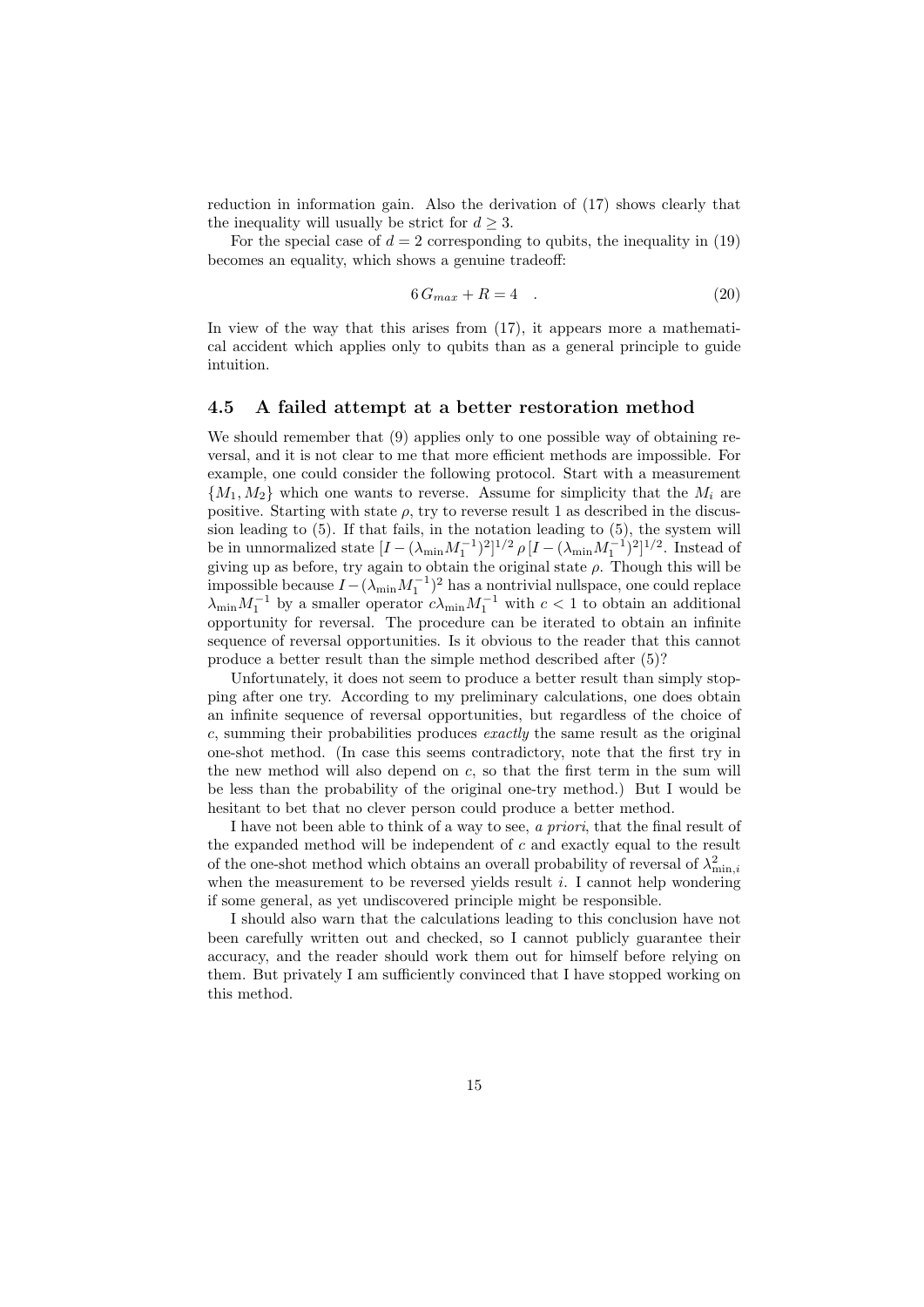# 5 Remark on "partial collapse" terminology

The older quantum mechanics, which considered only projective measurements, referred to the measurement process as "collapsing" the premeasurement state. Both Katz, et al., and the Viewpoint article refer to the postmeasurement state after a measurement with measurement operators as a "partial collapse". I do not think that this terminology is particularly helpful, even for projective measurements.

In the old way of thinking, the quantum state was an objective physical property of a system ("ontological" in current terminology), and a projective measurement was considered as replacing it by a different physical state. This replacement was called a "collapse", perhaps because there was no obvious way to undo it, as contrasted with unitary evolution described by the Schroedinger equation.

A recent thought-provoking article, "On quantum Theory" by B-G. Englert [7], takes a different view with which I basically agree:

" 'Collapse of the state' or 'wave function collapse' are popular synonyms for state reduction. The connotation that the transition

$$
\left[\rho\mapsto \frac{M_k\rho M_k^\dagger}{\text{Tr}[M_k\rho M_k^\dagger]}\right]
$$

is a dramatic dynamical process, as if the physical system were evolving, is clearly misleading. ... The statistical operator  $[\rho]$  is not a physical object, it describes [emphasis his] the object by encoding what we know about it, and state reduction is the bookkeeping device for updating the description. [emphasis mine] ... different physicists may very well use different, equally correct, statistical operators for predictions about [the same system]. "

In this quote, one can clearly see the influence of Bayesian ideas, even if one does not go so far as to consider the quantum state as a probability distribution over some inaccessible set of "ontological" (i.e., "physically real"] states. Though recent widely discussed arguments of Pusey, Barrett, and Rudolph [6, for an accessible introduction see [10]] suggest that quantum states are something more than a state of knowledge ("epistemic", in current jargon), that does not imply that a quantum state has nothing to do with a state of knowledge. Indeed, the very concept of the "statistical operator" of Englert's quote (a.k.a. "mixed state") involves a state of knowledge.

Englert views what some call "state collapse" as merely an updating of the "knowledge" portion of the state, and this seems to me a sensible view. If one takes it, the so-called "measurement problem" seems to vanish.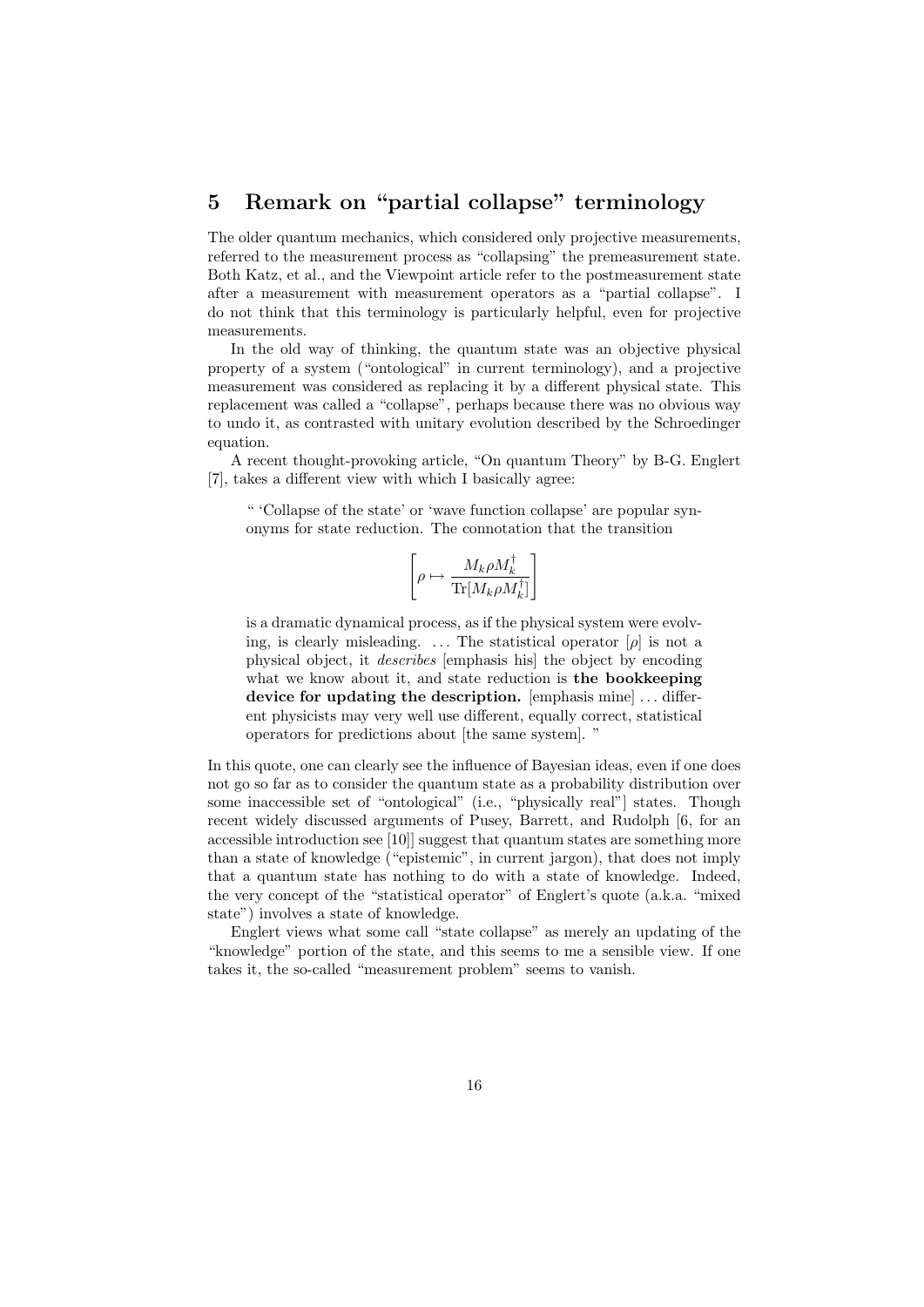# 6 Afterword

On returning to familiar surroundings from a trip, I usually have the sense that I am not quite the same person I was before the trip. The same holds for intellectual trips. I have learned from writing this essay, and would probably write it slightly differently were I to start again. But my time is limited, and the audience uncertain, possibly nonexistent. Even were I to rewrite it, on completion I probably would feel the need for yet another rewriting. This afterword is a substitute for rewriting.

In the Introduction, I wrote:

"The result of the experiment of Katz, et al., is an immediate consequence of the theory of 'measurement operators'. It is not surprising, if one believes the theory. It confirms part of the theory.

This observation is not meant to deprecate the experiment, but merely to put it into context. I suspect that the context is a conceptual structure of "measurement operators" which has scarcely been experimentally tested, but I am not sufficiently familiar with the experimental literature to pose this as other than a suspicion. I would not be surprised to learn that the Katz, et al., experiment is the one of first (or even the very first) to test parts of the 'measurement operator' theory."

Since then, I have come across two relevant references, S. E. Ahnert and C. Page, "General implementation of all positive-operator-value measurements of single photon polarization states" [8], and [9].

The Ahnart/Page article describes how to physically implement any measurement operators on qubits. I have not read this in detail and cannot vouch for it, but I have no reason to doubt it.<sup>6</sup> Since it appears to use only noncontroversial quantum mechanics which has been around for over half a century, it seems good evidence that the "measurement operator" concepts are probably sound. Still, it seems strange that few experimental tests have been done, and that the only ones of which I know are quite recent.

The paper [9] of Chen, et al., entitled "Experimental test of the tradeoff relation in weak measurement" describes an experiment intended to verify the "trade-off" relation  $(20)$  of the Cheong/Lee paper [4] discussed earlier.<sup>7</sup> Recall that the Cheong/Lee paper presents what it describes as a "trade-off" between "reversibility" and information gain. As discussed earlier, there is a true tradeoff only for the special case of qubits. This is the setting of the [9] experiment, which does confirm the Cheong/Lee conclusion.

<sup>6</sup> I include this caveat only because the Physical Review journals, including the supposedly prestigious Phys. Rev. Lett., publish so many questionable papers. Refereeing standards seem to be minimal to effectively nonexistent. I try to avoid citing papers for which I cannot personally vouch.

<sup>&</sup>lt;sup>7</sup>In [4] and [9], the term "weak measurement" is unequivocally used to describe a nonprojective measurement, as opposed to the more usual use of the term to describe a measurement which negligibly alters the premeasurement state.